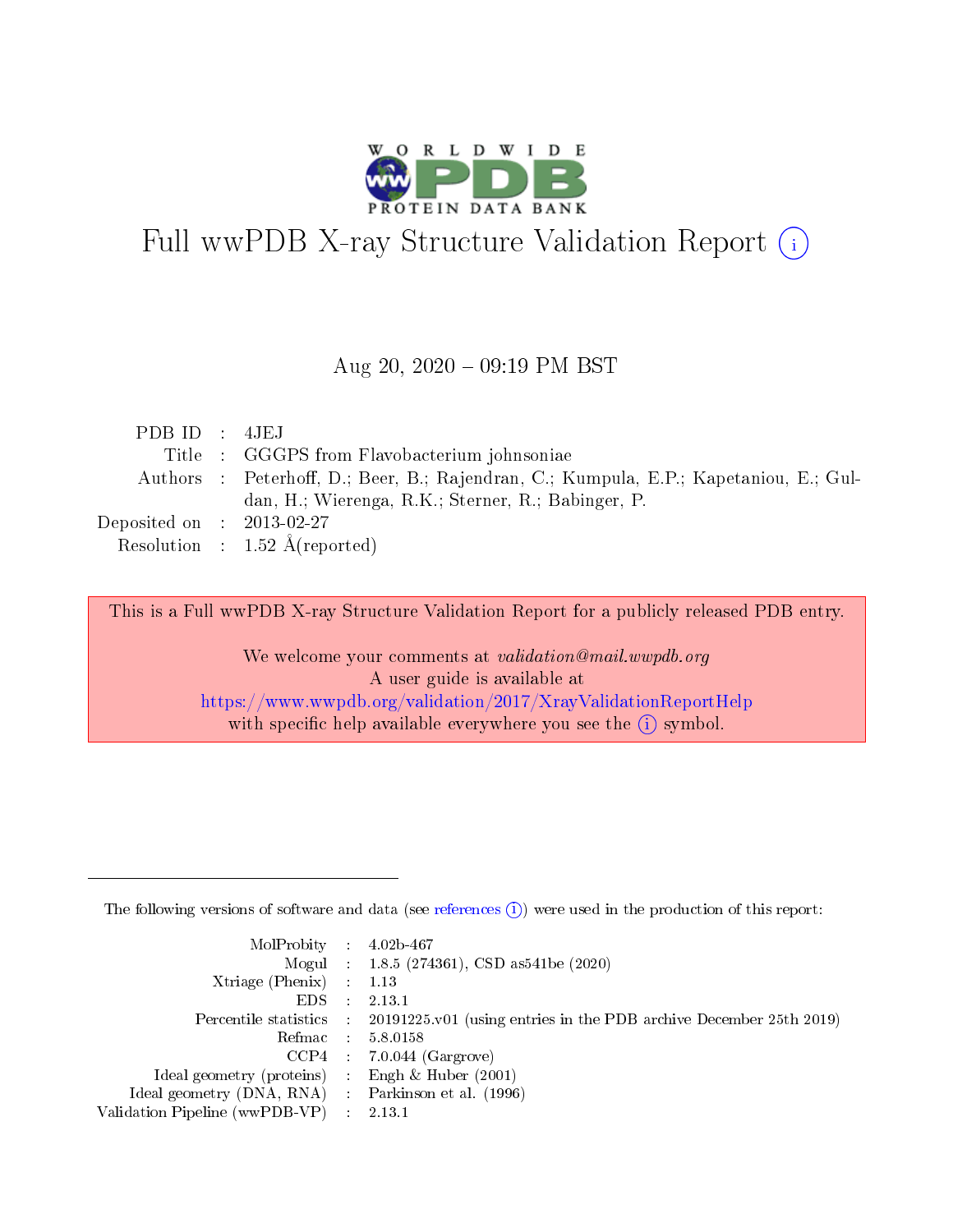# 1 [O](https://www.wwpdb.org/validation/2017/XrayValidationReportHelp#overall_quality)verall quality at a glance  $(i)$

The following experimental techniques were used to determine the structure: X-RAY DIFFRACTION

The reported resolution of this entry is  $1.52 \text{ Å}.$ 

Percentile scores (ranging between 0-100) for global validation metrics of the entry are shown in the following graphic. The table shows the number of entries on which the scores are based.



| Metric                | Whole archive<br>$(\#\mathrm{Entries})$ | Similar resolution<br>$(\#\text{Entries},\,\text{resolution}\,\,\text{range}(\textup{\AA}))$ |
|-----------------------|-----------------------------------------|----------------------------------------------------------------------------------------------|
| $R_{free}$            | 130704                                  | $4009(1.54-1.50)$                                                                            |
| Clashscore            | 141614                                  | $4249(1.54-1.50)$                                                                            |
| Ramachandran outliers | 138981                                  | $4148(1.54-1.50)$                                                                            |
| Sidechain outliers    | 138945                                  | $4146(1.54-1.50)$                                                                            |
| RSRZ outliers         | 127900                                  | $3943(1.54-1.50)$                                                                            |

The table below summarises the geometric issues observed across the polymeric chains and their fit to the electron density. The red, orange, yellow and green segments on the lower bar indicate the fraction of residues that contain outliers for  $>=3, 2, 1$  and 0 types of geometric quality criteria respectively. A grey segment represents the fraction of residues that are not modelled. The numeric value for each fraction is indicated below the corresponding segment, with a dot representing fractions  $\epsilon=5\%$  The upper red bar (where present) indicates the fraction of residues that have poor fit to the electron density. The numeric value is given above the bar.

| Mol | $\cap$ hain | Length | Quality of chain |     |  |
|-----|-------------|--------|------------------|-----|--|
|     |             |        | 4%               |     |  |
|     |             | 74 A   | 89%              | 10% |  |

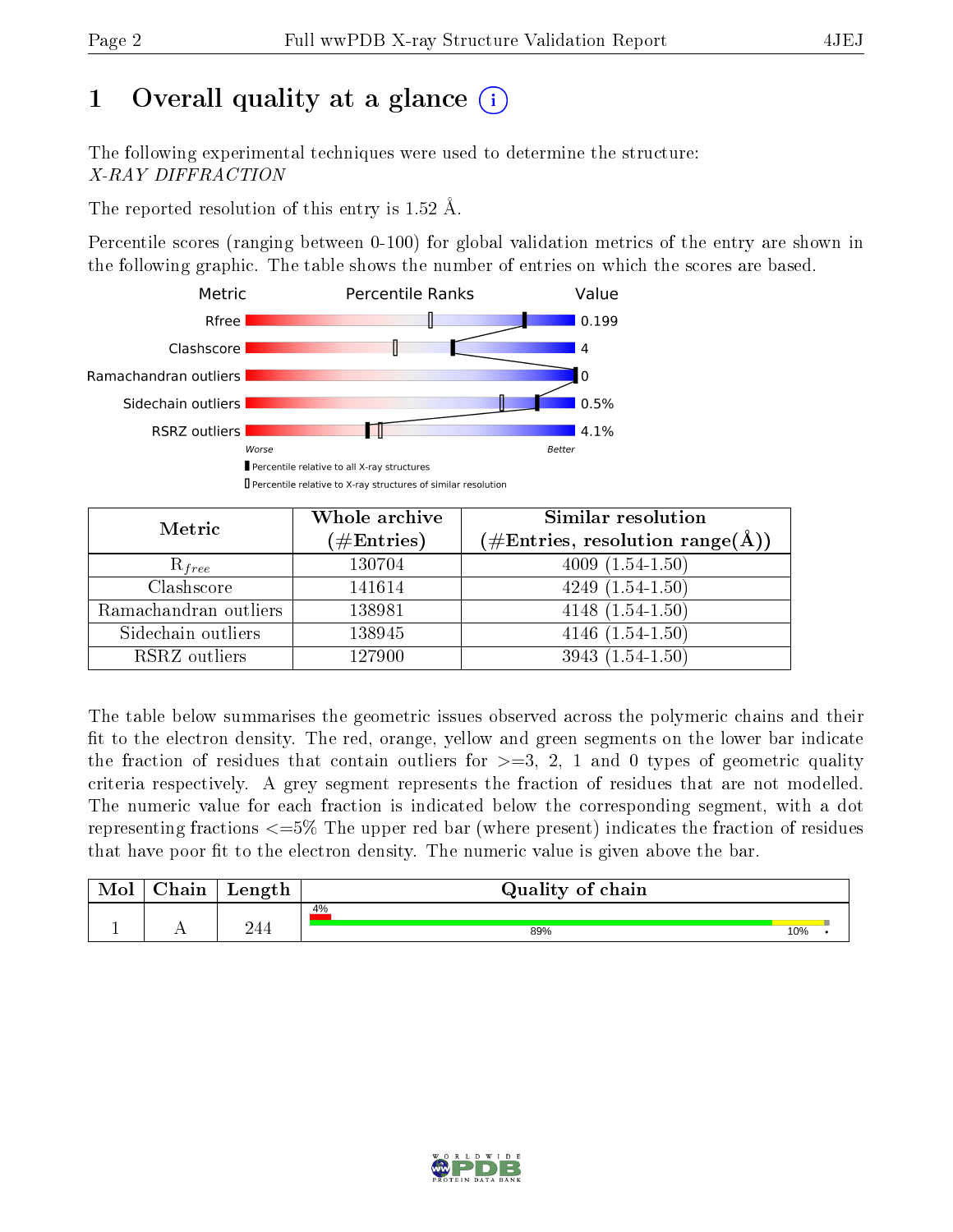# 2 Entry composition  $\left( \cdot \right)$

There are 6 unique types of molecules in this entry. The entry contains 3878 atoms, of which 1864 are hydrogens and 0 are deuteriums.

In the tables below, the ZeroOcc column contains the number of atoms modelled with zero occupancy, the AltConf column contains the number of residues with at least one atom in alternate conformation and the Trace column contains the number of residues modelled with at most 2 atoms.

• Molecule 1 is a protein called Geranylgeranylglyceryl phosphate synthase.

| Mol | $\perp$ Chain $\perp$ | $\perp$ Residues $\perp$ |               |      | $\rm{Atoms}$ |     |     |  | $\text{ZeroOcc} \mid \text{AltConf} \mid \text{Trace}$ |  |
|-----|-----------------------|--------------------------|---------------|------|--------------|-----|-----|--|--------------------------------------------------------|--|
|     |                       | 241                      | Total<br>3649 | 1166 | 1843         | 299 | 339 |  |                                                        |  |

There is a discrepancy between the modelled and reference sequences:

| Chain | Residue | Modelled | – Actual | ∴omment                | Reference  |
|-------|---------|----------|----------|------------------------|------------|
|       |         | ЕI       | $\sim$   | $+$ EXPRESSION TAG $+$ | UNP A5FJK8 |

• Molecule 2 is SN-GLYCEROL-1-PHOSPHATE (three-letter code: 1GP) (formula:  $C_3H_9O_6P$ ).



| Mol | $\vert$ Chain $\vert$ Residues $\vert$ | Atoms         |  |     |  | $ZeroOcc \mid AltConf \mid$ |  |
|-----|----------------------------------------|---------------|--|-----|--|-----------------------------|--|
|     |                                        | Total C H O P |  |     |  |                             |  |
|     |                                        |               |  | 376 |  |                             |  |

• Molecule 3 is TRIETHYLENE GLYCOL (three-letter code: PGE) (formula:  $C_6H_{14}O_4$ ).

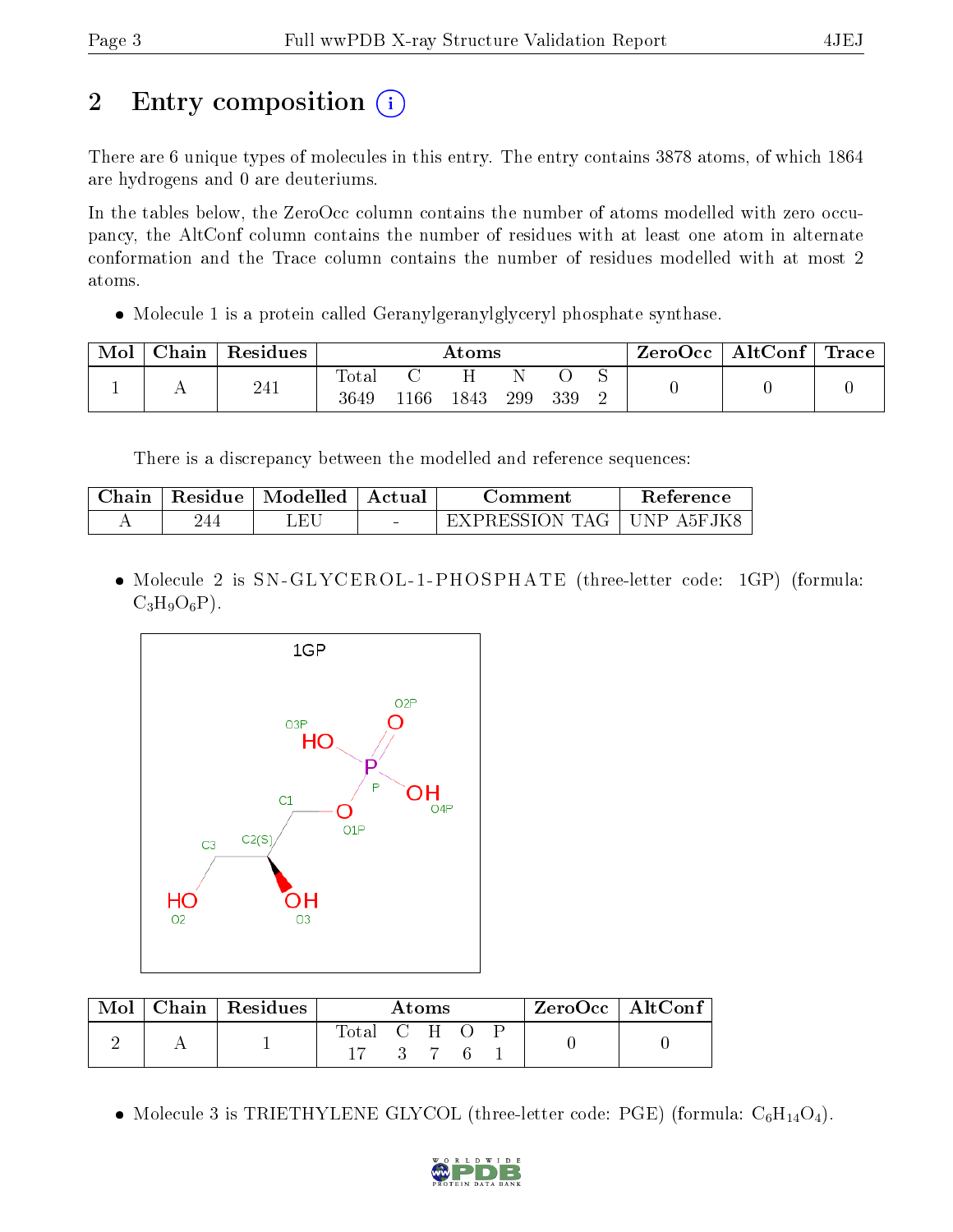

| Mol | $\vert$ Chain $\vert$ Residues | Atoms     |  |  | $ZeroOcc$   AltConf |  |
|-----|--------------------------------|-----------|--|--|---------------------|--|
|     |                                | Total C H |  |  |                     |  |
|     |                                |           |  |  |                     |  |

• Molecule 4 is PHOSPHATE ION (three-letter code: PO4) (formula:  $O_4P$ ).



|  | $Mol$   Chain   Residues | Atoms |  |  | $ZeroOcc$   AltConf |
|--|--------------------------|-------|--|--|---------------------|
|  |                          | Total |  |  |                     |

Molecule 5 is MAGNESIUM ION (three-letter code: MG) (formula: Mg).

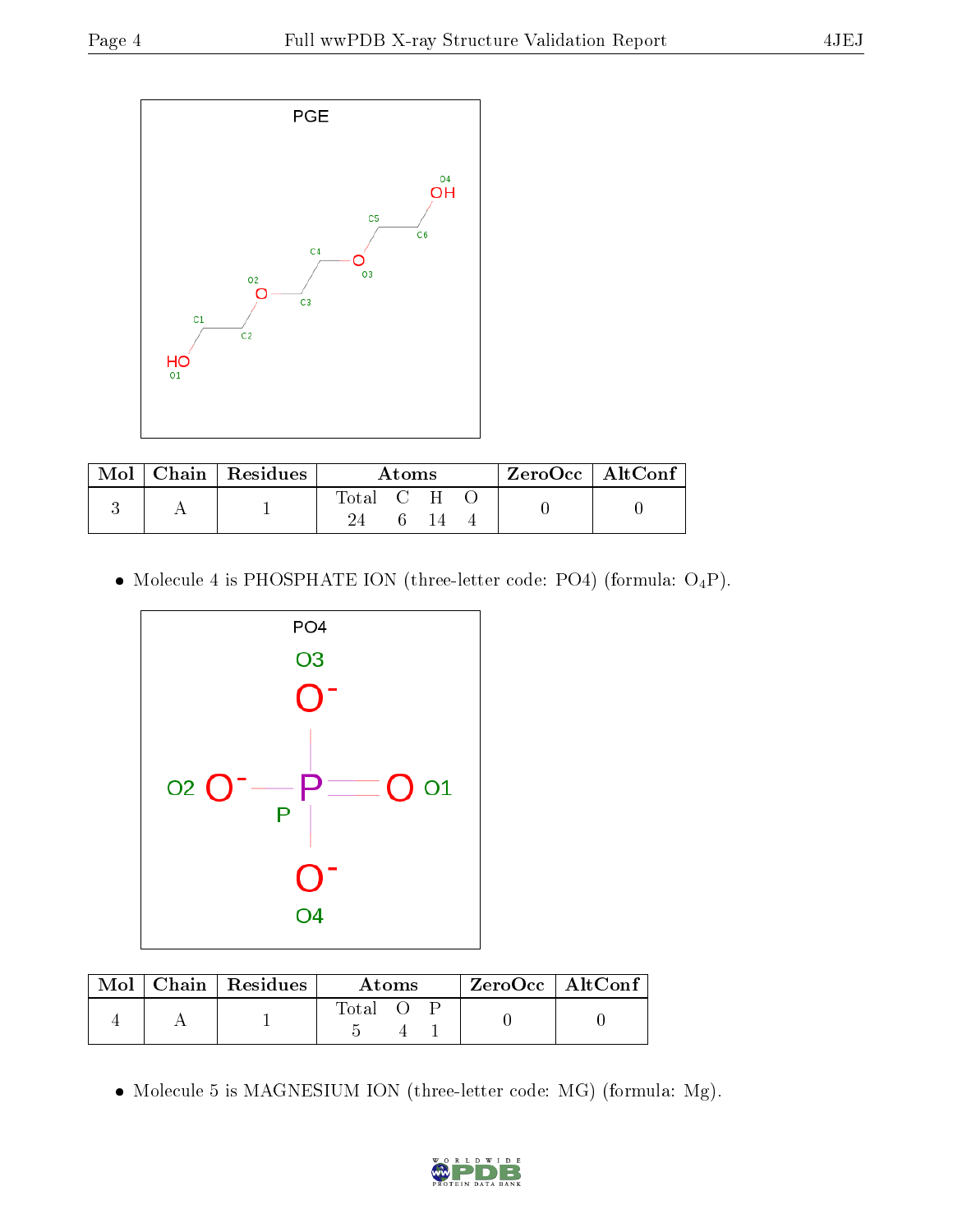|  | $\text{Mol}$   Chain   Residues | Atoms | ZeroOcc   AltConf |  |
|--|---------------------------------|-------|-------------------|--|
|  |                                 | Total |                   |  |

 $\bullet\,$  Molecule 6 is water.

|  | $\text{Mol}$   Chain   Residues | Atoms | $\mid$ ZeroOcc $\mid$ AltConf $\mid$ |  |
|--|---------------------------------|-------|--------------------------------------|--|
|  | 181                             | Total |                                      |  |

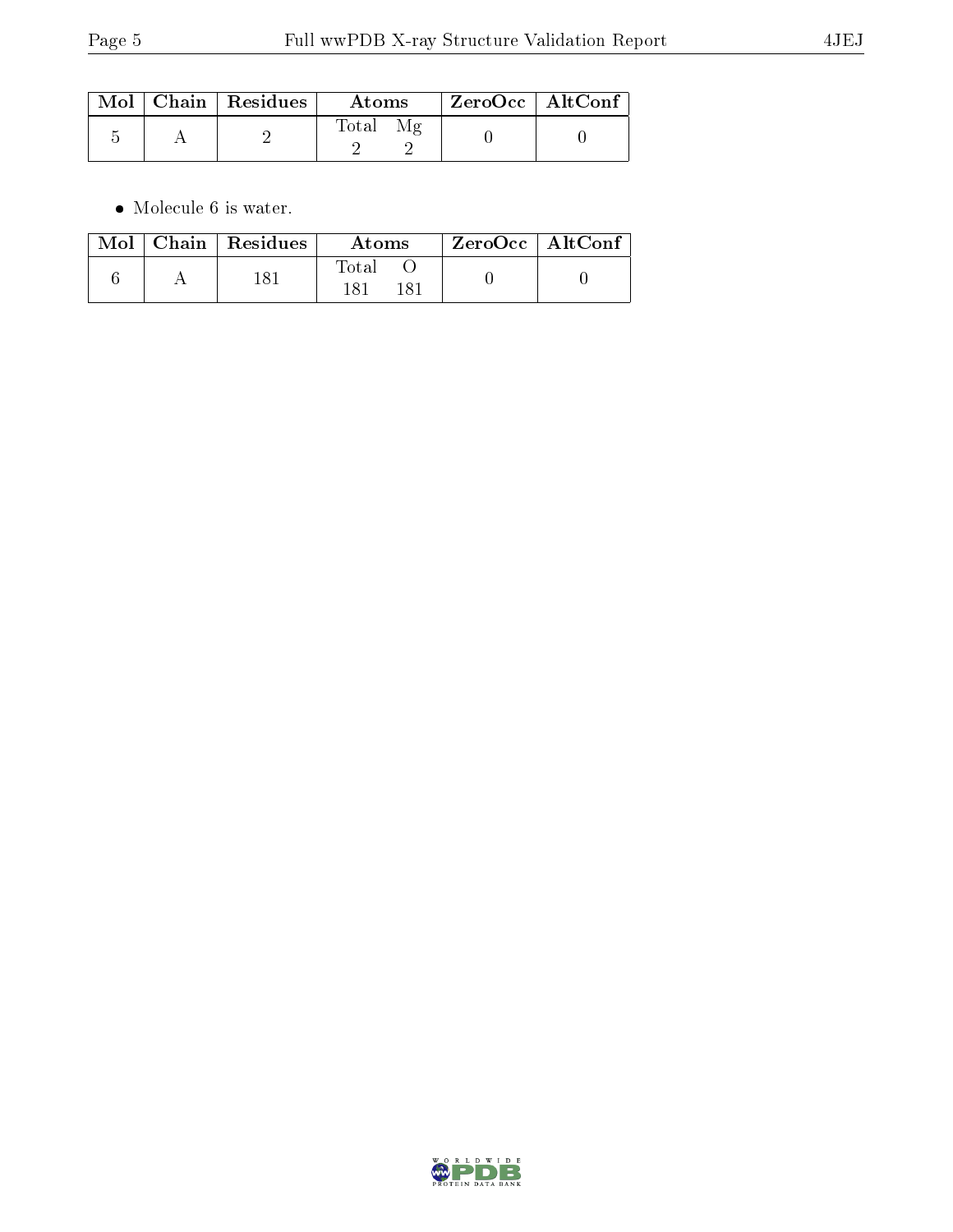# 3 Residue-property plots  $(i)$

These plots are drawn for all protein, RNA, DNA and oligosaccharide chains in the entry. The first graphic for a chain summarises the proportions of the various outlier classes displayed in the second graphic. The second graphic shows the sequence view annotated by issues in geometry and electron density. Residues are color-coded according to the number of geometric quality criteria for which they contain at least one outlier: green  $= 0$ , yellow  $= 1$ , orange  $= 2$  and red  $= 3$  or more. A red dot above a residue indicates a poor fit to the electron density ( $RSRZ > 2$ ). Stretches of 2 or more consecutive residues without any outlier are shown as a green connector. Residues present in the sample, but not in the model, are shown in grey.

• Molecule 1: Geranylgeranylglyceryl phosphate synthase



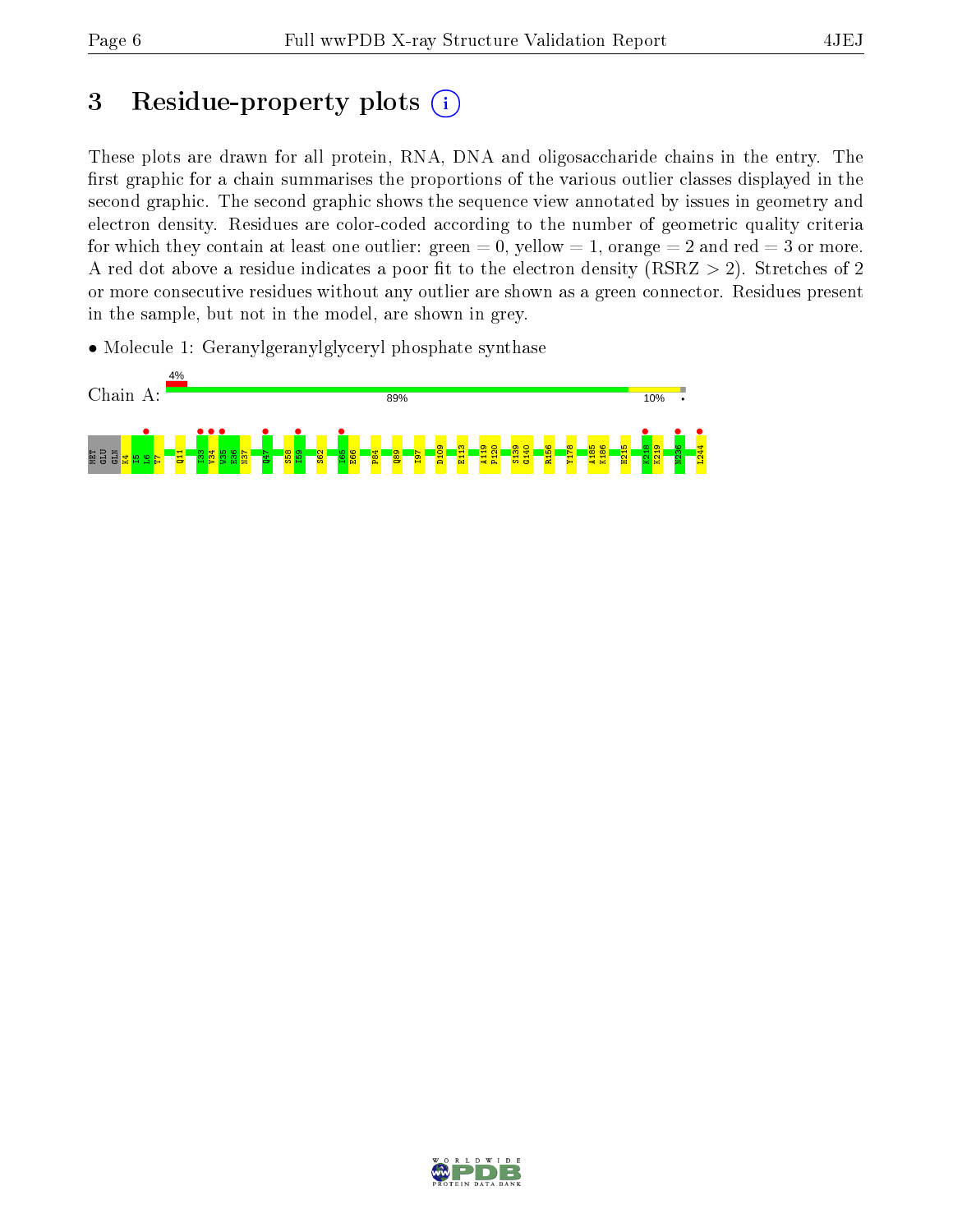# 4 Data and refinement statistics  $(i)$

| Property                                                   | Value                                                    | Source     |
|------------------------------------------------------------|----------------------------------------------------------|------------|
| Space group                                                | C121                                                     | Depositor  |
| Cell constants                                             | $43.01\text{\AA}$ 75.93Å<br>82.27Å                       |            |
| a, b, c, $\alpha$ , $\beta$ , $\gamma$                     | $90.00^{\circ}$ $117.41^{\circ}$ $90.00^{\circ}$         | Depositor  |
| Resolution $(A)$                                           | 37.06<br>$-1.52$                                         | Depositor  |
|                                                            | 37.06<br>$-1.52$                                         | <b>EDS</b> |
| % Data completeness                                        | $95.7(37.06-1.52)$                                       | Depositor  |
| (in resolution range)                                      | 95.9 (37.06-1.52)                                        | <b>EDS</b> |
| $R_{merge}$                                                | (Not available)                                          | Depositor  |
| $\mathrm{R}_{sym}$                                         | (Not available)                                          | Depositor  |
| $\langle I/\sigma(I) \rangle$ <sup>1</sup>                 | $1.24$ (at 1.52Å)                                        | Xtriage    |
| Refinement program                                         | PHENIX (phenix.refine: 1.8.1 1168)                       | Depositor  |
|                                                            | 0.177<br>0.198<br>$\sim$                                 | Depositor  |
| $R, R_{free}$                                              | $0.179$ ,<br>0.199                                       | DCC        |
| $R_{free}$ test set                                        | 1736 reflections $(5.00\%)$                              | wwPDB-VP   |
| Wilson B-factor $(A^2)$                                    | 17.4                                                     | Xtriage    |
| Anisotropy                                                 | 0.586                                                    | Xtriage    |
| Bulk solvent $k_{sol}$ (e/Å <sup>3</sup> ), $B_{sol}(A^2)$ | $0.46$ , 47.9                                            | <b>EDS</b> |
| L-test for $\mathrm{twinning}^2$                           | $\langle  L  \rangle = 0.49, \langle L^2 \rangle = 0.32$ | Xtriage    |
| Estimated twinning fraction                                | No twinning to report.                                   | Xtriage    |
| $\overline{F_o,F_c}$ correlation                           | 0.96                                                     | <b>EDS</b> |
| Total number of atoms                                      | 3878                                                     | wwPDB-VP   |
| Average B, all atoms $(A^2)$                               | 27.0                                                     | wwPDB-VP   |

Xtriage's analysis on translational NCS is as follows: The largest off-origin peak in the Patterson function is  $6.83\%$  of the height of the origin peak. No significant pseudotranslation is detected.

<sup>&</sup>lt;sup>2</sup>Theoretical values of  $\langle |L| \rangle$ ,  $\langle L^2 \rangle$  for acentric reflections are 0.5, 0.333 respectively for untwinned datasets, and 0.375, 0.2 for perfectly twinned datasets.



<span id="page-6-1"></span><span id="page-6-0"></span><sup>1</sup> Intensities estimated from amplitudes.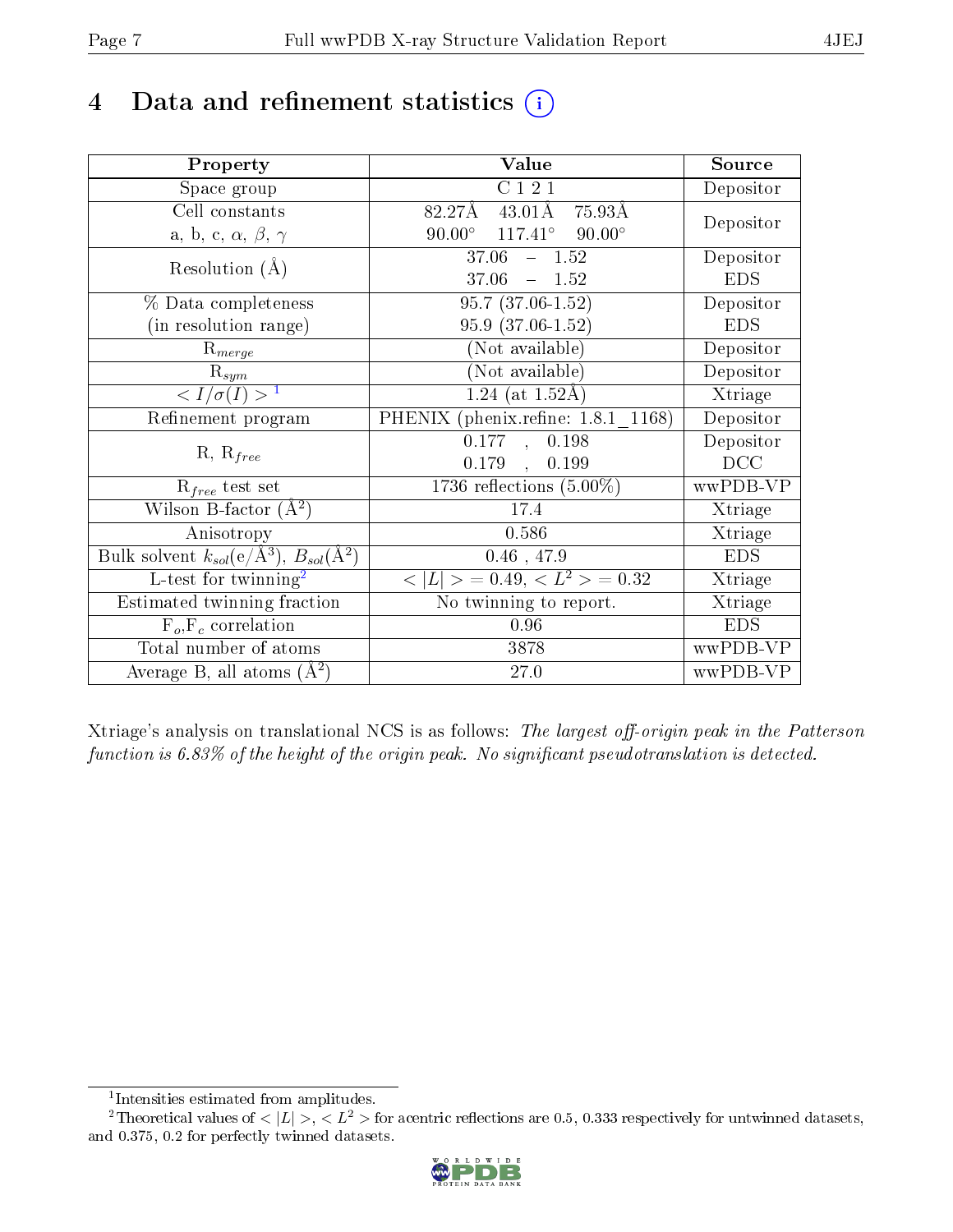# 5 Model quality  $(i)$

# 5.1 Standard geometry (i)

Bond lengths and bond angles in the following residue types are not validated in this section: PO4, PGE, MG, 1GP

The Z score for a bond length (or angle) is the number of standard deviations the observed value is removed from the expected value. A bond length (or angle) with  $|Z| > 5$  is considered an outlier worth inspection. RMSZ is the root-mean-square of all Z scores of the bond lengths (or angles).

| $Mol$   Chain |      | Bond lengths                    |      | Bond angles |
|---------------|------|---------------------------------|------|-------------|
|               |      | RMSZ $ #Z  > 5$ RMSZ $ #Z  > 5$ |      |             |
|               | 0.48 | 0/1836                          | 0.63 | 0/2501      |

There are no bond length outliers.

There are no bond angle outliers.

There are no chirality outliers.

There are no planarity outliers.

### 5.2 Too-close contacts  $(i)$

In the following table, the Non-H and H(model) columns list the number of non-hydrogen atoms and hydrogen atoms in the chain respectively. The H(added) column lists the number of hydrogen atoms added and optimized by MolProbity. The Clashes column lists the number of clashes within the asymmetric unit, whereas Symm-Clashes lists symmetry related clashes.

|  |      | Mol   Chain   Non-H   H(model) | H(added) |    | $Clashes$   Symm-Clashes |
|--|------|--------------------------------|----------|----|--------------------------|
|  | 1806 | 1843                           | 1858     | 16 |                          |
|  | 10   |                                |          |    |                          |
|  | 10   |                                |          |    |                          |
|  |      |                                |          |    |                          |
|  |      |                                |          |    |                          |
|  | 181  |                                |          |    |                          |
|  | 2014 | 1864                           | 1879     | 16 |                          |

The all-atom clashscore is defined as the number of clashes found per 1000 atoms (including hydrogen atoms). The all-atom clashscore for this structure is 4.

All (16) close contacts within the same asymmetric unit are listed below, sorted by their clash magnitude.

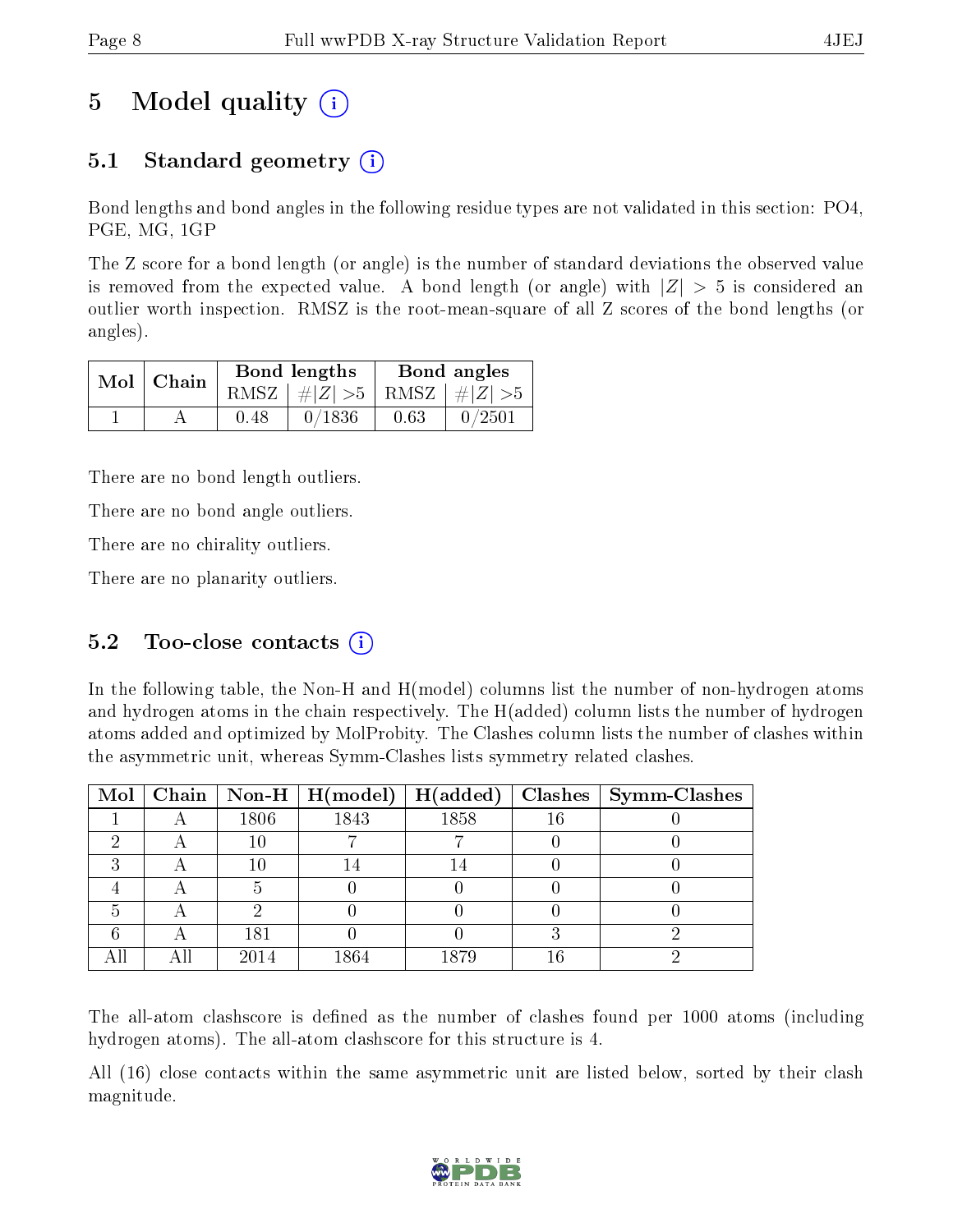| $Atom-1$                     | $\bold{A}\text{tom-}2$ | Interatomic<br>distance $(A)$ | Clash<br>overlap $(A)$ |
|------------------------------|------------------------|-------------------------------|------------------------|
| 1: A: 7: THR: HG22           | $1:$ A:11:GLN:HB2      | 1.82                          | 0.59                   |
| 1:A:109:ASP:HA               | 1: A:113: GLU:HB3      | 1.84                          | 0.59                   |
| 1: A:113: GLU:CD             | 6: A:454: HOH:O        | 2.44                          | 0.55                   |
| 1: A:58: SER:O               | 1: A:89: GLN: NE2      | 2.46                          | 0.49                   |
| 1:A:140:GLY:HA3              | 1: A: 186: LYS: HE2    | 1.93                          | 0.49                   |
| 1: A: 156: ARG: NE           | 6: A: 455: HOH:O       | 2.17                          | 0.48                   |
| 1: A: 4: LYS: O              | 6: A:539:HOH:O         | 2.20                          | 0.47                   |
| 1: A:215: HIS: NE2           | 1: A:219: LYS: HD2     | 2.29                          | 0.47                   |
| 1: A:34:VAL:HG13             | 1: A:34:VAL:           | 2.17                          | 0.45                   |
| 1: A:34: VAL:HG13            | 1:A:37:ASN:HB2         | 1.99                          | 0.44                   |
| 1:A:244:LEU:HA               | 1:A:244:LEU:HD23       | 1.81                          | 0.43                   |
| 1: A:62: SER:O               | 1: A:66: GLU:OE1       | 2.37                          | 0.42                   |
| $1: A:84:PRO:H\overline{G3}$ | 1: A:97: ILE: HD11     | 2.01                          | 0.42                   |
| 1:A:139:SER:HB2              | 1:A:185:ALA:HB1        | 2.01                          | 0.41                   |
| $1: A: 7: THR: CG2$          | 1:A:11:GLN:HB2         | 2.48                          | 0.40                   |
| 1:A:119:ALA:N                | 1: A:120: PRO:HD2      | 2.37                          | 0.40                   |

All (2) symmetry-related close contacts are listed below. The label for Atom-2 includes the symmetry operator and encoded unit-cell translations to be applied.

| Atom-1 | Atom-2                                 | Interatomic<br>distance $(A)$ | Clash<br>overlap $(A)$ |
|--------|----------------------------------------|-------------------------------|------------------------|
|        | $6:A:545:HOH:O$ $6:A:546:HOH:O[4 758]$ | 1.95                          | $0.25\,$               |
|        | 6:A:567:HOH:O   6:A:575:HOH:O[4 748]   | 2.03                          | 0 17                   |

### 5.3 Torsion angles (i)

### 5.3.1 Protein backbone (i)

In the following table, the Percentiles column shows the percent Ramachandran outliers of the chain as a percentile score with respect to all X-ray entries followed by that with respect to entries of similar resolution.

The Analysed column shows the number of residues for which the backbone conformation was analysed, and the total number of residues.

| Mol   Chain | Analysed                                | Favoured   Allowed   Outliers   Percentiles |  |                                                                             |  |
|-------------|-----------------------------------------|---------------------------------------------|--|-----------------------------------------------------------------------------|--|
|             | $-239/244(98\%)$   236 (99\%)   3 (1\%) |                                             |  | $\begin{array}{ c c c c c c } \hline \text{100} & \text{100} & \end{array}$ |  |

There are no Ramachandran outliers to report.

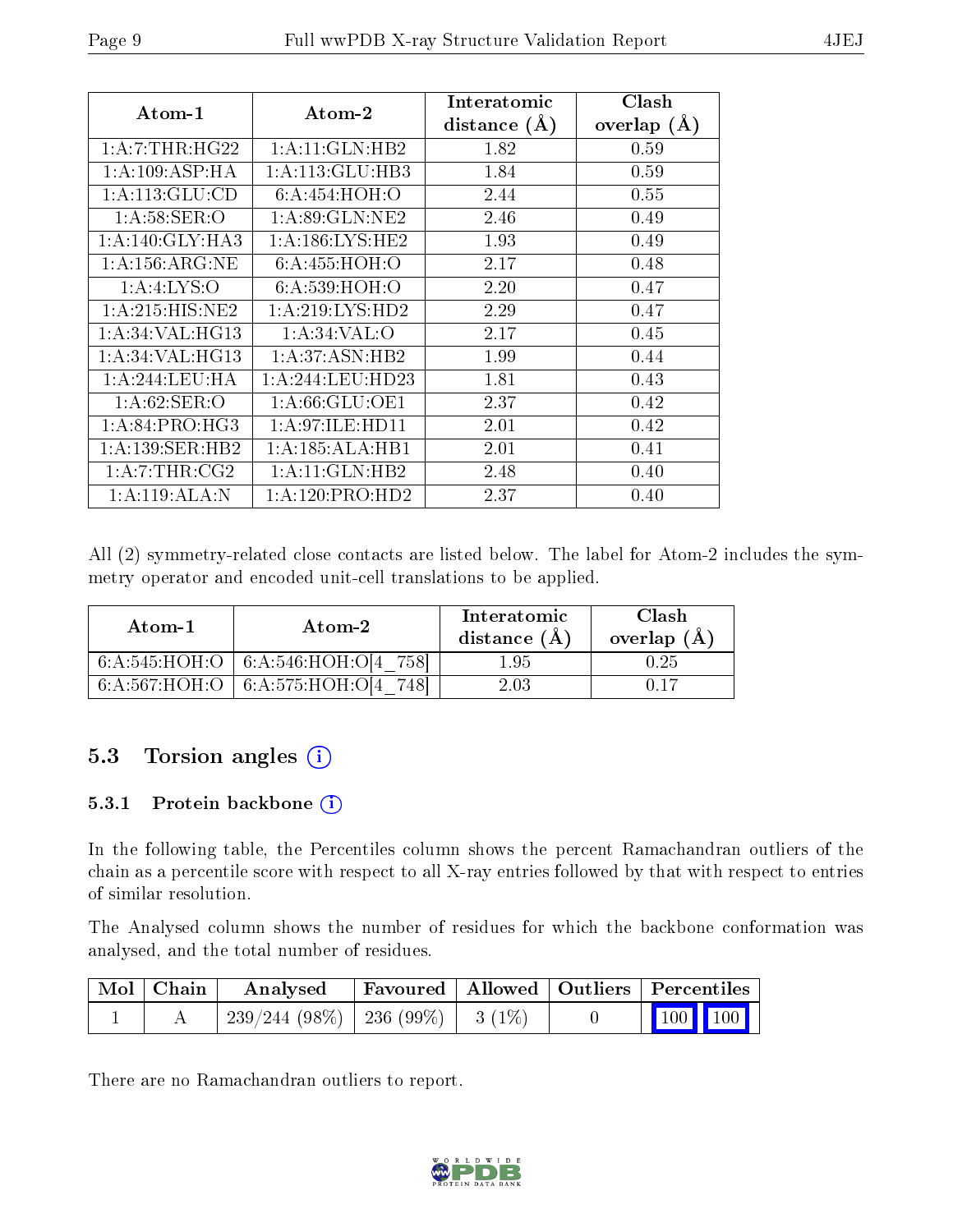#### 5.3.2 Protein sidechains  $\left( \mathbf{r} \right)$

In the following table, the Percentiles column shows the percent sidechain outliers of the chain as a percentile score with respect to all X-ray entries followed by that with respect to entries of similar resolution.

The Analysed column shows the number of residues for which the sidechain conformation was analysed, and the total number of residues.

| Mol   Chain | Analysed                                 | $\perp$ Rotameric   Outliers   Percentiles |       |  |
|-------------|------------------------------------------|--------------------------------------------|-------|--|
|             | $195/207 (94\%)$   194 (100\%)   1 (0\%) |                                            | 88 78 |  |

All (1) residues with a non-rotameric sidechain are listed below:

| Chain | $\mathbf{Res}$ | 7pe. |
|-------|----------------|------|
|       |                |      |

Some sidechains can be flipped to improve hydrogen bonding and reduce clashes. There are no such sidechains identified.

#### 5.3.3 RNA (1)

There are no RNA molecules in this entry.

### 5.4 Non-standard residues in protein, DNA, RNA chains  $(i)$

There are no non-standard protein/DNA/RNA residues in this entry.

### 5.5 Carbohydrates (i)

There are no monosaccharides in this entry.

### 5.6 Ligand geometry  $(i)$

Of 5 ligands modelled in this entry, 2 are monoatomic - leaving 3 for Mogul analysis.

In the following table, the Counts columns list the number of bonds (or angles) for which Mogul statistics could be retrieved, the number of bonds (or angles) that are observed in the model and the number of bonds (or angles) that are dened in the Chemical Component Dictionary. The Link column lists molecule types, if any, to which the group is linked. The Z score for a bond length (or angle) is the number of standard deviations the observed value is removed from the expected value. A bond length (or angle) with  $|Z| > 2$  is considered an outlier worth inspection. RMSZ is the root-mean-square of all Z scores of the bond lengths (or angles).

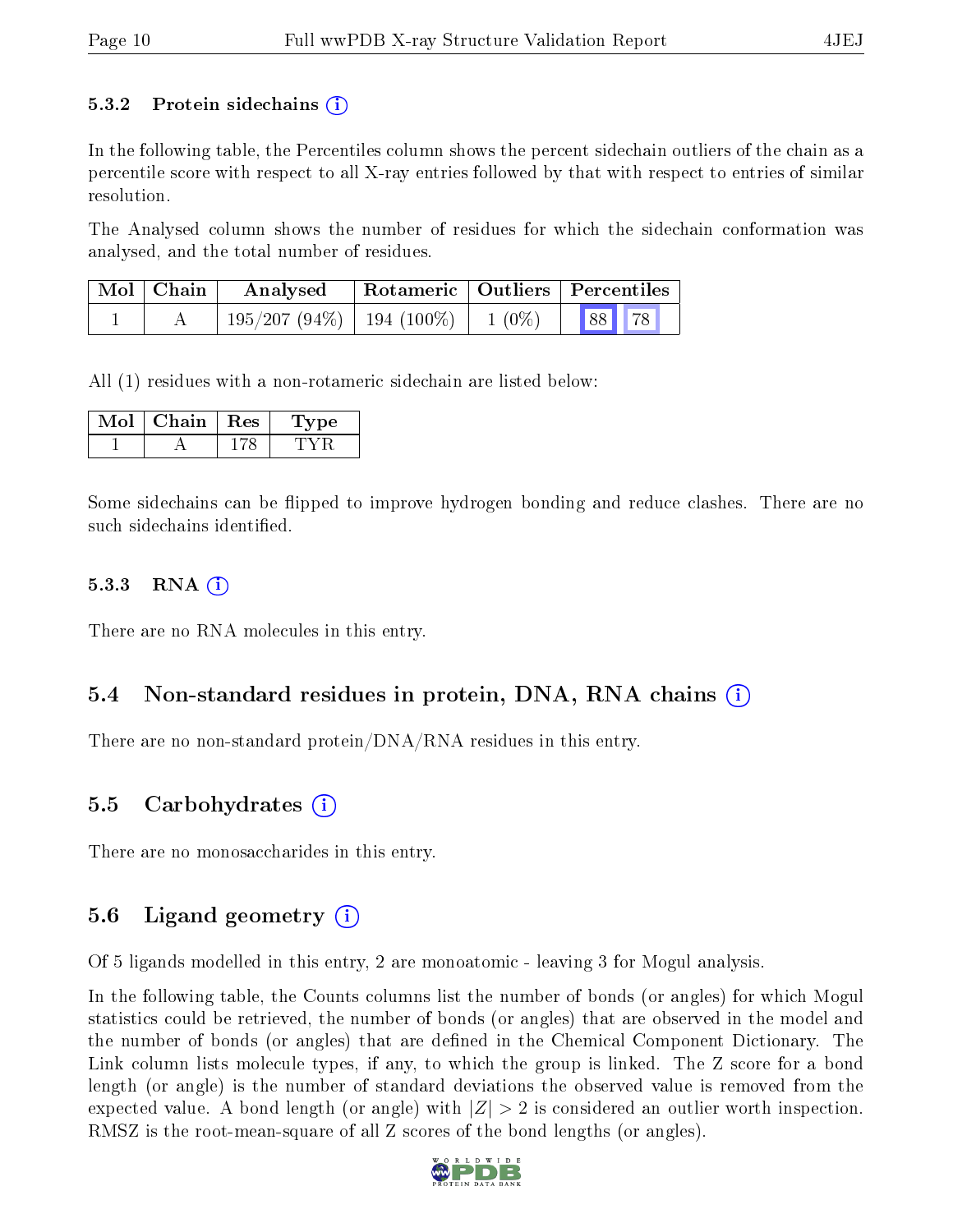| Mol | Type                  | $\mid$ Chain $\mid$ | $\operatorname{Res}$ | $\mathbf{Link}$ |        | Bond lengths |   |        | Bond angles |         |
|-----|-----------------------|---------------------|----------------------|-----------------|--------|--------------|---|--------|-------------|---------|
|     |                       |                     |                      |                 | Counts | <b>RMSZ</b>  | Z | Counts | RMSZ        | Z <br># |
| 4   | PO <sub>4</sub>       |                     | 303                  | $\qquad \qquad$ | 4.4.4  | 0.84         |   | 6,6,6  | 0.91        |         |
| Ő   | PGE                   |                     | 302                  |                 | 9.9.9  | 0.53         |   | 8,8,8  | 0.74        |         |
| ച   | $\overline{\text{G}}$ |                     | 301                  |                 | 9.9.9  | 0.83         |   | 12.12  | 1.00        |         |

In the following table, the Chirals column lists the number of chiral outliers, the number of chiral centers analysed, the number of these observed in the model and the number defined in the Chemical Component Dictionary. Similar counts are reported in the Torsion and Rings columns. '-' means no outliers of that kind were identified.

|     |     |            |        | Mol   Type   Chain   Res   Link   Chirals   Torsions   Rings |                          |
|-----|-----|------------|--------|--------------------------------------------------------------|--------------------------|
| PGE | 302 | $\sim 100$ | $\sim$ | (6/7/7/7)                                                    | <b>Contract</b>          |
| 1GP | 301 |            | $\sim$ | 0/8/8/8                                                      | $\overline{\phantom{0}}$ |

There are no bond length outliers.

There are no bond angle outliers.

There are no chirality outliers.

All (6) torsion outliers are listed below:

| Mol           | Chain    | Res | Type       | Atoms                                                          |
|---------------|----------|-----|------------|----------------------------------------------------------------|
| -3            |          | 302 | PGE        | O <sub>2</sub> -C <sub>3</sub> -C <sub>4</sub> -O <sub>3</sub> |
| $\mathcal{S}$ | $\Delta$ | 302 | PGE        | $C1-C2-O2-C3$                                                  |
| $\mathcal{R}$ | А        | 302 | <b>PGE</b> | $C6-C5-C3-C4$                                                  |
| $\mathcal{R}$ | $\Delta$ | 302 | <b>PGE</b> | $C4-C3-O2-C2$                                                  |
| $\mathcal{E}$ | А        | 302 | PGE        | C3-C4-O3-C5                                                    |
| $\mathcal{R}$ |          | 302 | PGE        | $O1-C1-C2-O2$                                                  |

There are no ring outliers.

No monomer is involved in short contacts.

### 5.7 [O](https://www.wwpdb.org/validation/2017/XrayValidationReportHelp#nonstandard_residues_and_ligands)ther polymers  $(i)$

There are no such residues in this entry.

### 5.8 Polymer linkage issues (i)

There are no chain breaks in this entry.

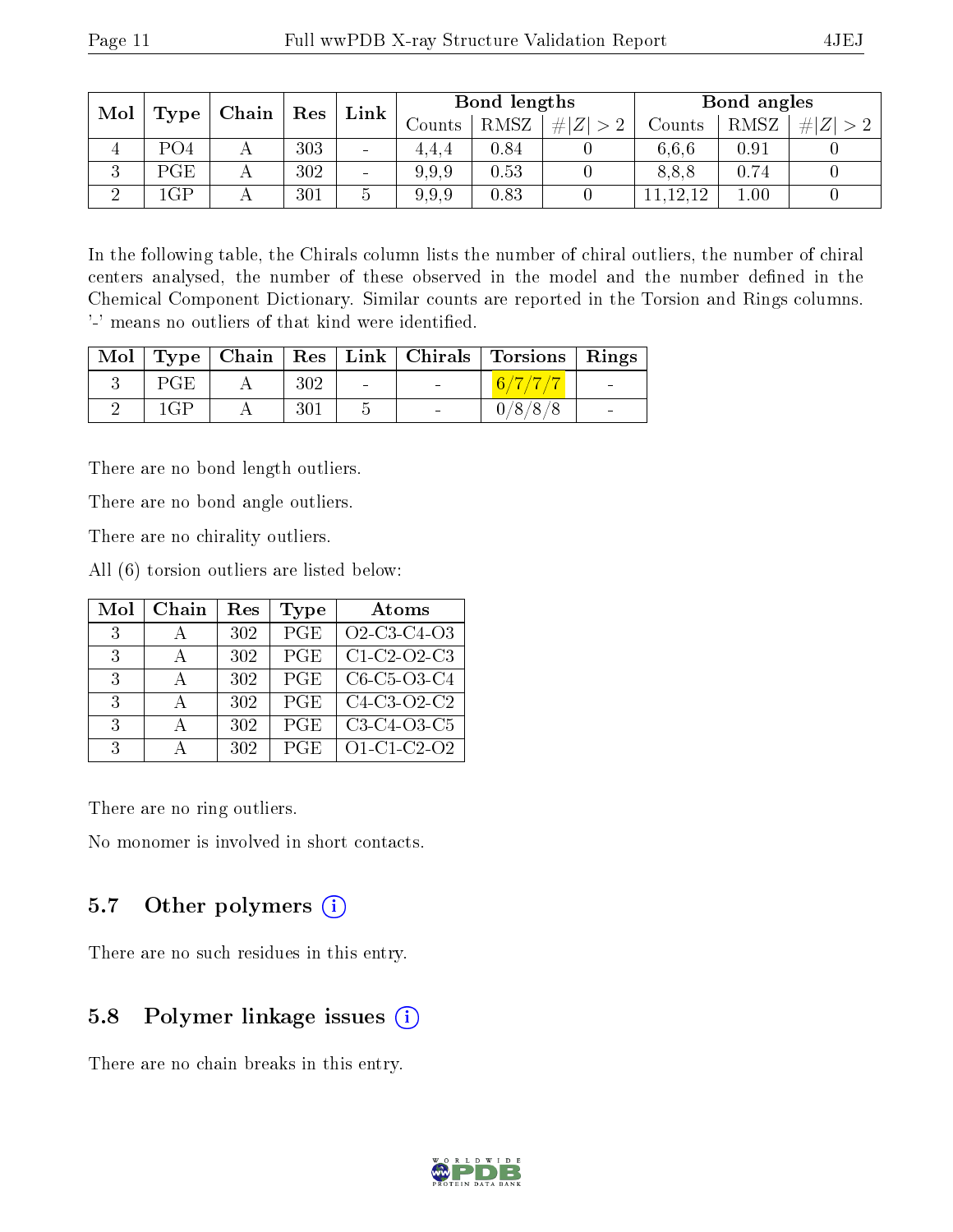# 6 Fit of model and data  $\left( \cdot \right)$

# 6.1 Protein, DNA and RNA chains (i)

In the following table, the column labelled  $#RSRZ>2'$  contains the number (and percentage) of RSRZ outliers, followed by percent RSRZ outliers for the chain as percentile scores relative to all X-ray entries and entries of similar resolution. The OWAB column contains the minimum, median,  $95<sup>th</sup>$  percentile and maximum values of the occupancy-weighted average B-factor per residue. The column labelled  $Q< 0.9$  lists the number of (and percentage) of residues with an average occupancy less than 0.9.

| $\vert$ Mol $\vert$ Chain $\vert$ | $\mathbf{Analysed}$ $\vert \langle \text{RSRZ}\rangle \vert$ | $\rm \#RSRZ{>}2$                      | $\vert$ OWAB(Å <sup>2</sup> ) $\vert$ Q<0.9 |  |
|-----------------------------------|--------------------------------------------------------------|---------------------------------------|---------------------------------------------|--|
|                                   | $241/244$ (98\%)   0.24                                      | 10 $(4\%)$   37   41   15, 23, 39, 50 |                                             |  |

All (10) RSRZ outliers are listed below:

| Mol          | Chain | $\operatorname{Res}% \left( \mathcal{N}\right) \equiv\operatorname{Res}(\mathcal{N}_{0},\mathcal{N}_{0})$ | <b>Type</b> | <b>RSRZ</b> |
|--------------|-------|-----------------------------------------------------------------------------------------------------------|-------------|-------------|
| 1            | А     | 244                                                                                                       | LEU         | 5.2         |
| $\mathbf{1}$ | A     | 34                                                                                                        | VAL         | 4.0         |
| 1            | A     | 35                                                                                                        | TRP         | 2.9         |
| 1            | A     | 236                                                                                                       | <b>ASN</b>  | 2.6         |
| 1            | A     | 59                                                                                                        | ILE         | 2.6         |
| 1            | A     | 33                                                                                                        | ILE         | 2.5         |
| 1            | A     | 65                                                                                                        | ILE         | 2.2         |
| 1            | A     | 218                                                                                                       | LYS         | 2.1         |
| 1            | А     | 47                                                                                                        | GLN         | 2.0         |
| 1            |       | 6                                                                                                         | LEU         | 2.0         |

# 6.2 Non-standard residues in protein, DNA, RNA chains (i)

There are no non-standard protein/DNA/RNA residues in this entry.

### 6.3 Carbohydrates (i)

There are no monosaccharides in this entry.

# 6.4 Ligands  $(i)$

In the following table, the Atoms column lists the number of modelled atoms in the group and the number defined in the chemical component dictionary. The B-factors column lists the minimum, median,  $95<sup>th</sup>$  percentile and maximum values of B factors of atoms in the group. The column labelled  $Q< 0.9$ ' lists the number of atoms with occupancy less than 0.9.